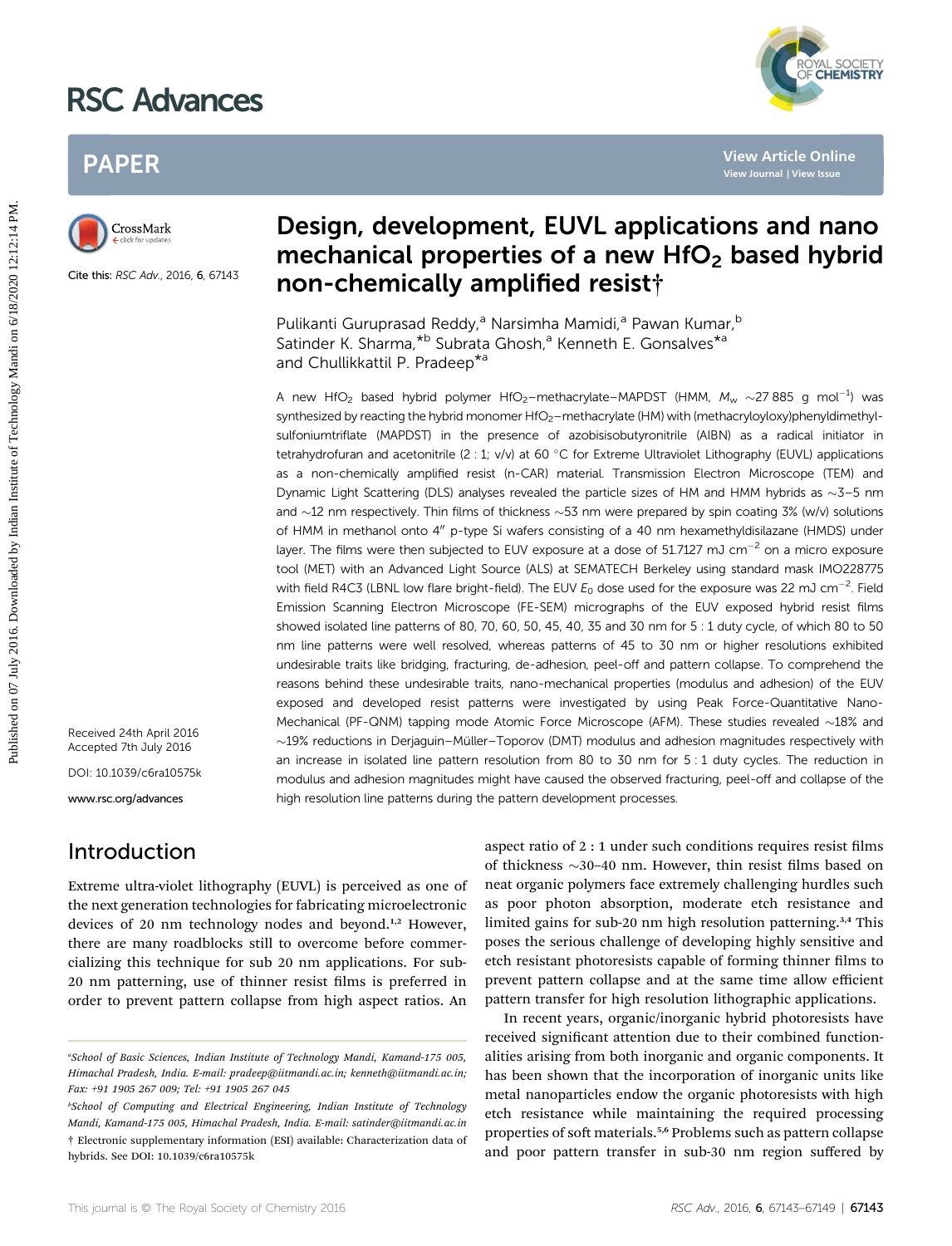conventional organic polymer-based photoresists could also be reduced by using hybrid resists. Polyhedral oligomeric silsesquioxane (POSS), molecular organometallics, metal oxide nanoparticles etc. are examples of inorganic components used in photoresist formulations.<sup>7-14</sup> Particularly, metal oxide nanoparticles have received considerable attention as inorganic components for next generation hybrid photoresists.15,16 One significant advantage of metal oxide nanoparticles based photoresists is their re-inforced mechanical strength and accompanying high etch resistance compared to that of neat organic polymer based resists.<sup>7</sup>–<sup>16</sup> Advantages of metal oxides based resists also include their higher optical densities, which enable them to harvest EUV photons efficiently to provide superior lithographic performances including enhanced sensitivity and lower shot noise.<sup>17</sup> The metal oxides are known to absorb EUV photons with optical densities that are higher than that of carbon.<sup>11</sup> Oxide nanoparticle EUV (ONE) negative resists for 22 nm patterns with high sensitivity was reported by Ober et al. in 2011.<sup>18</sup> Further studies on zirconia or hafnia nanoparticle based hybrid resists have also demonstrated the applicability of ONE resists for high resolution patterning  $(\sim 20$ nm line-spaces).<sup>5</sup> Often, photo acid generators (PAG) were part of such chemically amplified resist (CAR) formulations, which may lead to pattern roughness at high resolutions.<sup>19</sup> In this respect, non-chemically amplified resists (n-CARs), which show low Line Edge Roughness (LER) and Line Width Roughness (LWR), are projected superior to CARs for sub-20 nm patterning applications.20,21 In n-CARs, materials that are directly sensitive to radiations are used without utilising the concept of chemical amplification. However, the development of n-CARs often lags behind that of CARs mainly due to their low sensitivity.<sup>20</sup> Therefore, incorporation of inorganic components (such as  $HfO<sub>2</sub>$  nanoparticles) is envisaged to improve the sensitivity of n-CARs by enhancing their EUV absorption. RSC Advances<br>
conservant on the published on the control of the control of the control of the controlline published on the controlline institute of Technology Mandi on the controlline on the controlline of Technology Mandi

Furthermore, during the resist development processes, especially for sub-20 nm pattering applications, pattern collapse is more likely to occur due to the dominant capillary forces causing fracturing, bending, line folding, delamination or peeloff and de-adhesion of patterns from the substrate.<sup>22,23</sup> Therefore, measurement of nano-mechanical properties like Derjaguin-Müller-Toporov (DMT) modulus and adhesion may lead to a better understanding of the mechanisms that lead to pattern collapse and hence would ultimately help in designing improved resists. However, such nano-mechanical properties are not easy to evaluate, especially at higher resolutions. A few research attempts have already been reported in this direction,<sup>24,25</sup> however a direct, non-destructive nano-mechanical technique for the determination of DMT modulus and adhesion for n-CAR line pattern analysis has not yet been reported.

Considering the above, herein we report the design and development of a new hybrid n-CAR based on organic monomer (methacryloyloxy)phenyldimethylsulfoniumtriate (MAPDST)<sup>21</sup> and  $HfO<sub>2</sub>$ -methacrylate (HM) hybrid monomer. In MAPDST based photoresists, photon directed polarity changes occur at the sulfonium centers causing solubility difference to the exposed and un-exposed regions leading to pattern transfer.17,21,26 It was expected that a combination of MAPDST and

HfO2 nanoparticles may lead to combined functionalities of both the components leading to an improved resist formulation for EUVL applications. The nano-mechanical properties of the EUV line-patterns were evaluated by using non-destructive Atomic Force Microscope (AFM) technique Peak Force-Quantitative Nano-Mechanical (PF-QNM) analyses. It is expected that a detailed analysis of line modulus, adhesion and topography of the patterns leading to a clear understanding of such fundamental nano-mechanical properties may help in designing improved EUV resist formulation for next generation lithography applications.

### Experimental section

#### Chemicals and reagents

 $Hafnium(w)$  tert-butoxide, acetic acid and diethylether were purchased from Sigma-Aldrich and used as received. Methacrylic acid (MA) and tetramethylammonium hydroxide (TMAH) were purchased from Acros Organics. Tetrahydrofuran (THF) was dried using sodium wire/benzophenone and acetonitrile  $(CH<sub>3</sub>CN)$  was dried using calcium hydride (CaH<sub>2</sub>). AIBN (azobisisobutyronitrile) was purchased from Paras Polymers, India and recrystallized twice before use in polymerizations.  $HfO<sub>2</sub>$ – acetate (HA) and  $HfO_2$ -methacrylate (HM) were synthesized according to reported procedures.<sup>14,27</sup> MAPDST monomer was synthesized by following a reported procedure.<sup>21</sup>

#### FT-IR, NMR, TGA, EDX and DLS analyses

FT-IR spectra were recorded in 4000-400  $cm^{-1}$  range using a Perkin-Elmer Spectrum-2 spectrophotometer at a resolution of 4 cm<sup>-1</sup> averaging 16 scans per spectrum. <sup>1</sup>H, <sup>13</sup>C and <sup>19</sup>F NMR were recorded on Jeol JNM ECX 500 MHz spectrometer using  $DMSO-d<sub>6</sub>/CDCl<sub>3</sub>$  as solvents. Thermogravimetric analyses (TGA) were performed on NETZSCH STA 449 F1 JUPITER Series instrument. The heating rate employed was 10  $^{\circ}$ C min<sup>-1</sup> under  $N_2$  atmosphere over a temperature range of 25-800 °C. Energydispersive X-ray spectroscopy (EDX) analyses of HMM hybrid polymer were conducted on FEI-Nova nano SEM-450. Dynamic light scattering studies (DLS) were conducted on a Malvern, Zetasizer instrument.

#### TEM and GPC analyses

The microstructure and morphology analyses of HA, HM and HMM hybrids were performed by using High Resolution-Transmission Electron Microscope (HR-TEM), JEOL-JEM-200FS, operated at 200 keV with a 1.9 Å point-to-point resolution. For HR-TEM studies, the samples were first suspended in ethanol to disperse the powders followed by deposition of a drop of the suspension on lacey carbon copper grid used as a TEM support.

Molecular weight and polydispersity index (PDI) of HMM were determined by performing gel permeation chromatography (GPC) analyses using PL gel mixed C 10 μm column on a 1260 Infinity Series instrument from Agilent. DMF with 1% LiBr was used as mobile phase at a flow rate of 1 mL min<sup>-1</sup> and a column temperature of 70  $\degree$ C.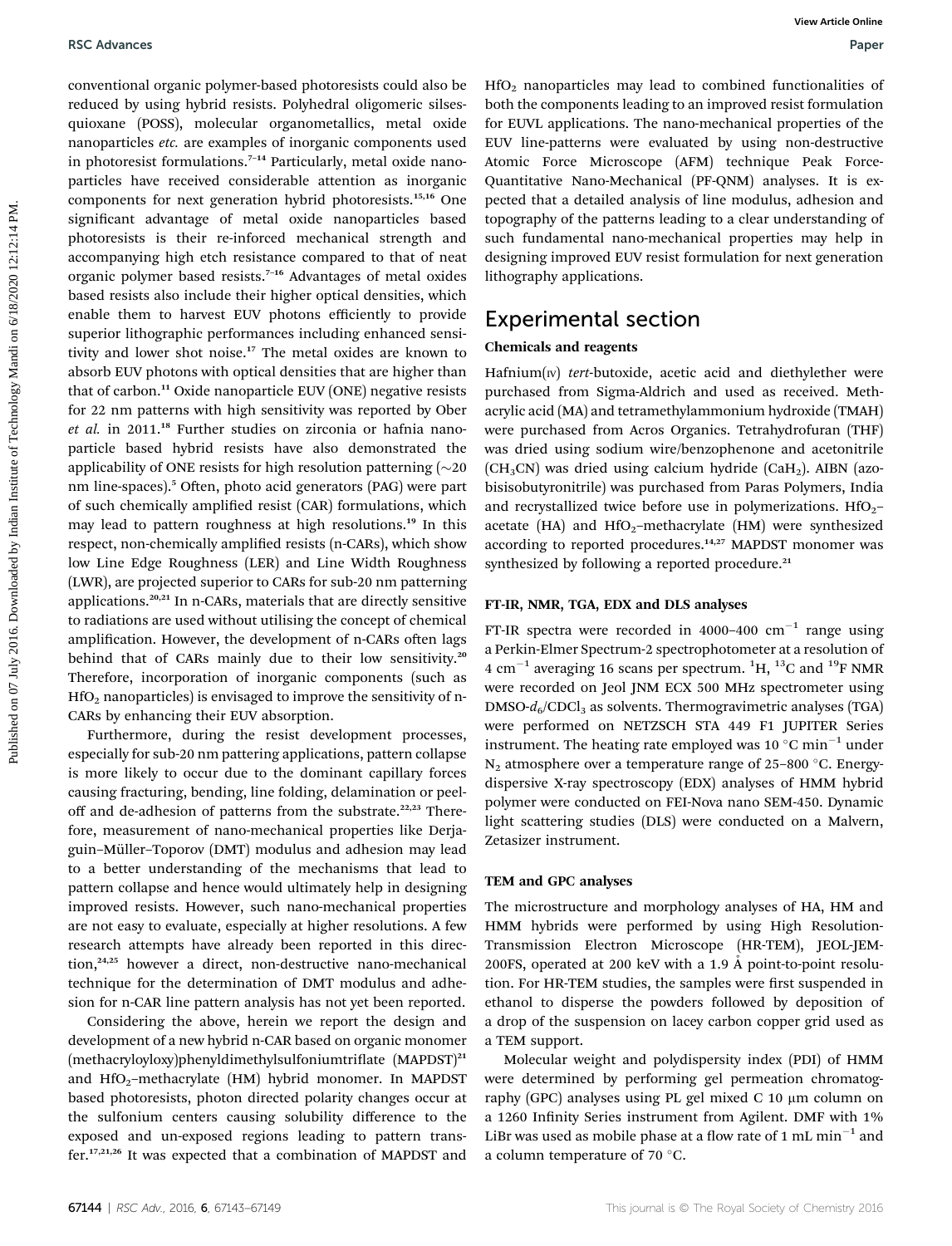#### Synthesis of HMM hybrid polymer

HM (0.100 g, 20%), MAPDST monomer (0.400 g, 80%) and AIBN (1 wt% relative to the combined weight of the monomers) were dissolved in a mixture of THF–CH<sub>3</sub>CN  $(2:1, v/v)$  in a vial with a side arm under  $N_2$  atmosphere and the resulting solution was siphoned-off to the polymerization flask equipped with a silicone septum and a Teflon coated stirring bar. The mixture, after 1 h of  $N_2$  purging, was left under magnetic stirring at 60 °C for 48 h under  $N_2$  atmosphere. After completion of the reaction, the mixture was poured slowly into diethyl ether (300 mL) and the separated solid was washed with acetonitrile. The resulting crude product was dissolved in methanol and then re-precipitated using diethyl ether. The separated white solid was filtered off and dried in a temperature-controlled hot-air oven at 50 °C for 24 h. Yield: 0.230 g (52%). FT-IR:  $v_{\text{max}}/\text{cm}^{-1}$  3027–2935 (CH), 1755 (C=O), 1588  $(C=0$  asymmetric), 1500  $(C=0$  symmetric), 1421  $(C=C)$ , 1254  $(CF_3)$ , 1160, 1086, 1023, 1000, 877, 836, 814, 637-560-501-428 (HfO<sub>2</sub>). <sup>1</sup>H NMR (500 MHz, DMSO- $d_6$ )  $\delta$ <sub>H</sub> 8.12 (2H, br. s, ArH), 7.44 (2H, br. s, ArH), 3.21 (6H, s, S(CH3)2), 2.38–2.00 (4H, br. peak, CH<sub>2</sub> polymeric), 1.5–1.11 (6H, br. peak, CH<sub>3</sub> aliphatic); <sup>13</sup>C NMR (125 MHz, DMSO- $d_6$ )  $\delta_0$  174.59 (C=O), 162.48 (O–C= O), 153.86, 132.32, 131.78, 123.99, 123.31, 117.39 (aromatic, CF<sub>3</sub>), 45.49 (CH<sub>2</sub>), 29.00 (SCH<sub>3</sub>), 28.54, 25.26, 22.64, 21.87, 19.01 (CH<sub>3</sub> aliphatic). <sup>19</sup>F NMR (376 MHz; DMSO- $d_6$ )  $\delta_F$  -77.64  $(3F, s, CF<sub>3</sub>).$ **Pure Example on the USM by Example 1980** Weight Correspond to the mean the specific of the CM (5.10) and Article CM (5.10) and Article CM (1.10) and Article CM (1.10) and Article Online (1.10) and Article Online (1.10) a

#### Thin film formation

Thin films of HMM having a thickness of  $\sim$ 53 nm were prepared by spin coating its 3% (w/v) solution in methanol at 5000 rpm for 60 s onto  $4''$  p-type Si wafers consisting of 40 nm hexamethyldisilazane (HMDS) under layer. The films thus obtained were subjected to post apply bake (PAB) and post exposure bake (PEB) at 90 °C for 120 s and 100 °C for 90 s respectively. The EUV exposed patterns were developed in 200 µL TMAH stock solution in 50 mL DI water for 180 s followed by rinsing with DI water for 5 s.

#### EUV exposure and FE-SEM characterization

EUV exposure of the spin coated HMM hybrid n-CAR films on HMDS wafers were performed on a micro exposure tool (MET) at the Advanced Light Source (ALS) in SEMATECH Berkeley. All the exposures were performed by using ALS MET Standard Mask IMO228775 with field R4C3 (LBNL low flare bright-field). The EUV  $E_0$  dose used for the exposure was 22 mJ cm<sup>-2</sup>. The critical dimension (CD) analysis were accomplished using a Carl Zeiss Ultra Plus Field Emission Scanning Electron Microscope (FE-SEM). The thickness of isolated line patterns was measured by using AFM line profile measurements and found to be  $\sim$  52.75  $\pm$  0.1 nm indicating a similar thickness as found for original resist film (see ESI, Fig.  $S1\dagger$ ).

#### Nano-mechanical property analyses

The surface morphology as well as the materials properties required for nano-mechanical analyses were obtained by using Atomic Force Microscope (AFM) (Dimension Icon, Bruker) operating in Peak Force tapping mode. The standard tapping cantilever (TESPA) from Bruker with a nominal tip radius of 8 nm was used for both imaging and Peak Force-Quantitative Nano-Mechanical (PF-QNM) measurements. Aluminium coated probes having a resonant frequency of  $\sim$ 325 kHz, spring constant of 42 N  $m^{-1}$  and tip half angle of 18° were used in these experiments. By calibrating the deflection sensitivity, cantilever spring constant and tip radius, the force-distance characteristics were derived yielding quantitative information about elastic modulus, adhesion, dissipation energy and deformation properties of the line patterns.

### Results and discussion

#### Synthesis and characterization

The HMM hybrid polymer photoresist was synthesized in a three step process as shown in Scheme 1. Firstly,  $HfO<sub>2</sub>$ -acetate (HA) was synthesized as a fine white powder by the hydrolysis and condensation of hafnium( $iv$ ) tert-butoxide in presence of acetic acid at 60 °C for 2 days.<sup>14,27</sup> Secondly, the hybrid monomer  $HfO<sub>2</sub>$ –methacrylate (HM) was synthesized as a light brown solid by ligand exchange of HA with methacrylic acid in propylene glycol monomethyl ether acetate (PGMEA) solvent<sup>27</sup> (see ESI† for HA and HM synthesis). Finally, the HMM hybrid polymer was synthesized by the co-polymerization of HM and MAPDST monomers in 20 : 80 weight ratio in presence of AIBN radical initiator (1 wt% relative to the combined weight of the monomers) in tetrahydrofuran and acetonitrile  $(2:1; v/v)$  solvent system at 60 $\degree$ C for 2 days. All of these hybrid materials were characterized by using standard analytical and spectroscopic techniques including FT-IR, NMR, DLS, TEM and EDX.

FT-IR spectra of hybrids HA, HM and HMM were in good agreement with the proposed structures (see Fig. 1(A)–(C)). The vibrational bands observed for hybrids HA & HM in the range 1551–1573  $cm^{-1}$  and 1416–1455  $cm^{-1}$  correspond to the asymmetric and symmetric vibrations of deprotonated C–O group present in the acetate and methacrylate groups respectively. The vibrational bands observed in the range 668–421  $cm^{-1}$  correspond to the stretching vibrations of HfO<sub>2</sub> particles.<sup>27</sup> The HMM hybrid polymer exhibited IR bands at 1755 and 1254  $\text{cm}^{-1}$  due to C=O and CF<sub>3</sub> stretching respectively; whereas the bands observed in the range  $1420-1578$  cm<sup>-1</sup> and  $428-637$  $cm<sup>-1</sup>$  correspond to the vibrations of the aromatic ring and  $HfO<sub>2</sub>$  particles respectively.<sup>26,27</sup>

Furthermore, the presence of various organic units in hybrids HA & HM and hybrid polymer HMM were confirmed by NMR analyses. The absence of carboxylic proton peaks in hybrids HA & HM suggests that the organic ligands in these hybrids are deprotonated (see ESI Fig. S2 and S4†). The proton resonance peaks appearing at 1.8–2.0 ppm for HA & HM are due to the methyl  $(-CH<sub>3</sub>)$  groups of the organic units, as shown in Scheme 1. The peaks due to the methylene  $(=CH<sub>2</sub>)$  protons of HM were located at 5.3-6.1 ppm. NMR data therefore confirm the attachment of organic ligands, methyl acetate and methyl methacrylate, on  $HfO<sub>2</sub>$  surface in hybrids HA & HM respectively as expected. The olefinic proton peaks of HM and MAPDST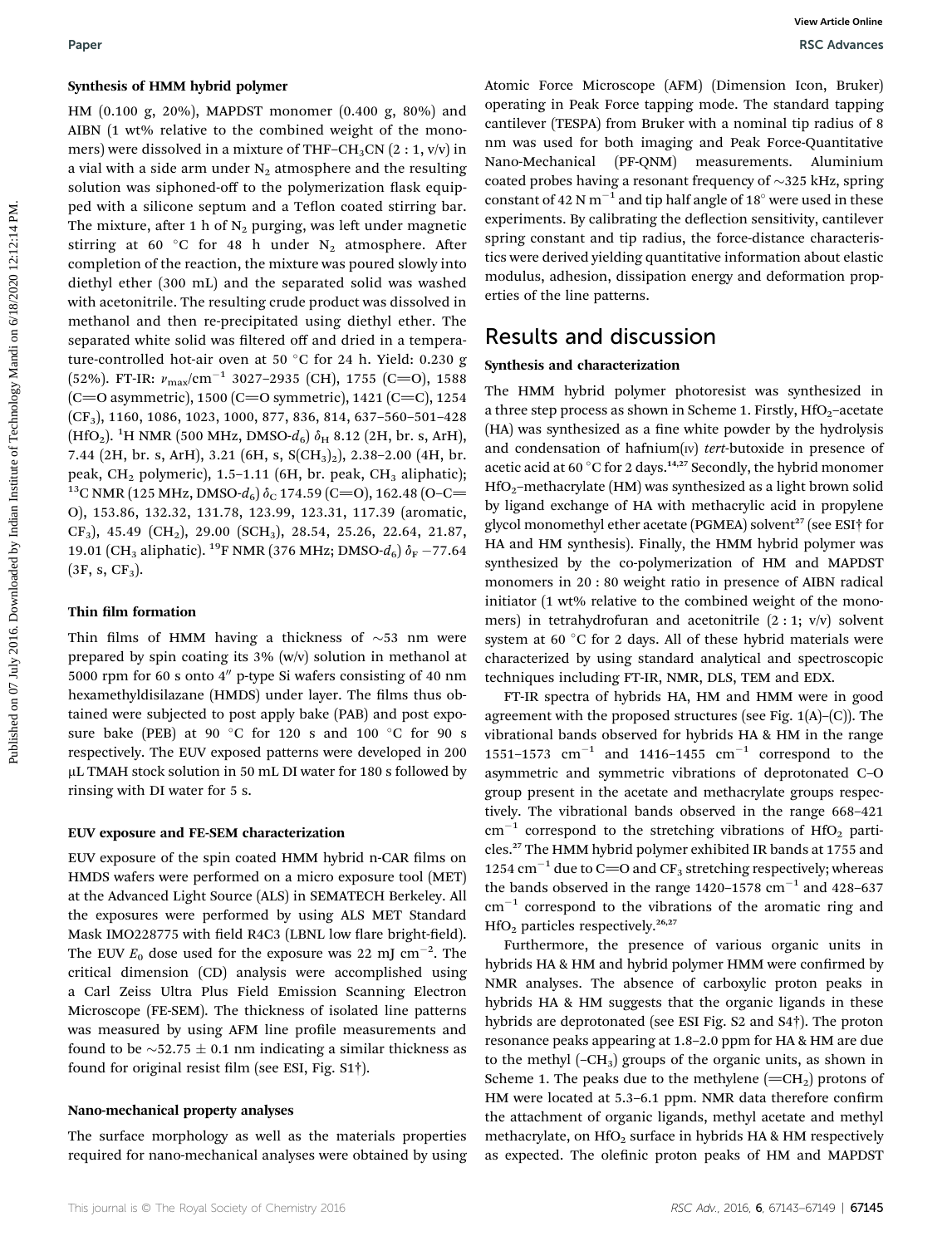

monomers were absent in the spectrum of HMM (see Fig. 1(D)) suggesting the complete conversion of monomers into polymer. For HMM hybrid polymer, the resonance peaks observed at 3.2 ppm can be assigned to the methyl protons on the sulfonium moiety, whereas, the aromatic protons of the phenyl rings appeared in the range 7.5–8.5 ppm. In addition, the appearance of broad peaks at 2.0–2.4 and 1.1–1.6 ppm due to the methylene and methyl protons respectively of the polymer skeleton (see Fig. 1(D)) indicate the formation of HMM hybrid polymer as expected. <sup>19</sup>F NMR analysis of HMM showed a peak at  $-77.64$ ppm corresponding to  $CF_3SO_3^-$  unit of MAPDST moiety.<sup>17</sup> The  $13C$  NMR signals observed at ppm values 178.26, 172.61 and 174.5 for HA, HM and HMM respectively indicate the presence of C=O group in their organic skeleton. In addition, HMM showed  $^{13}$ C resonance signals at 29 and 45.5 ppm corresponding to –SCH<sub>3</sub> and polymeric –CH<sub>2</sub>– moieties respectively<sup>21,26</sup> (see ESI Fig. S3, S5 and S7† for more details).

The weight average molecular weight  $(M_w)$  of the hybrid polymer HMM was determined by gel permeation chromatography (GPC) using mixed-C column. 1% LiBr in DMF was used as the eluent for GPC analysis at a flow rate of 1 mL min<sup>-1</sup> at 70  $^{\circ}$ C. Polyethylene oxide (PEO) and poly(ethyleneglycol) (PEG) standards were used for plotting the size exclusion chromatography (SEC) calibration curve. The average molecular weight  $(M_w)$  of HMM hybrid polymer was calculated to be 27 885 g mol<sup>-1</sup> with a polydispersity index of 2.150 (see ESI Fig. S9†). EDX analyses were performed to confirm the presence of  $HfO<sub>2</sub>$  nano-particles in HMM, see ESI Fig. S10.† Thermogravimetric analyses (TGA) were conducted to investigate thermal stabilities of the hybrids. The decomposition temperature of HMM corresponding to 5% weight loss was 220  $\degree$ C, indicating its sufficient thermal stability for lithographic applications, see ESI Fig. S11.†

The size and morphology of hybrids HA, HM and HMM were evaluated by using TEM and DLS studies. The TEM analysis



Fig. 1 FT-IR spectrum of hybrids HA (A), HM (B) and HMM (C) and  ${}^{1}$ H NMR of HMM (D).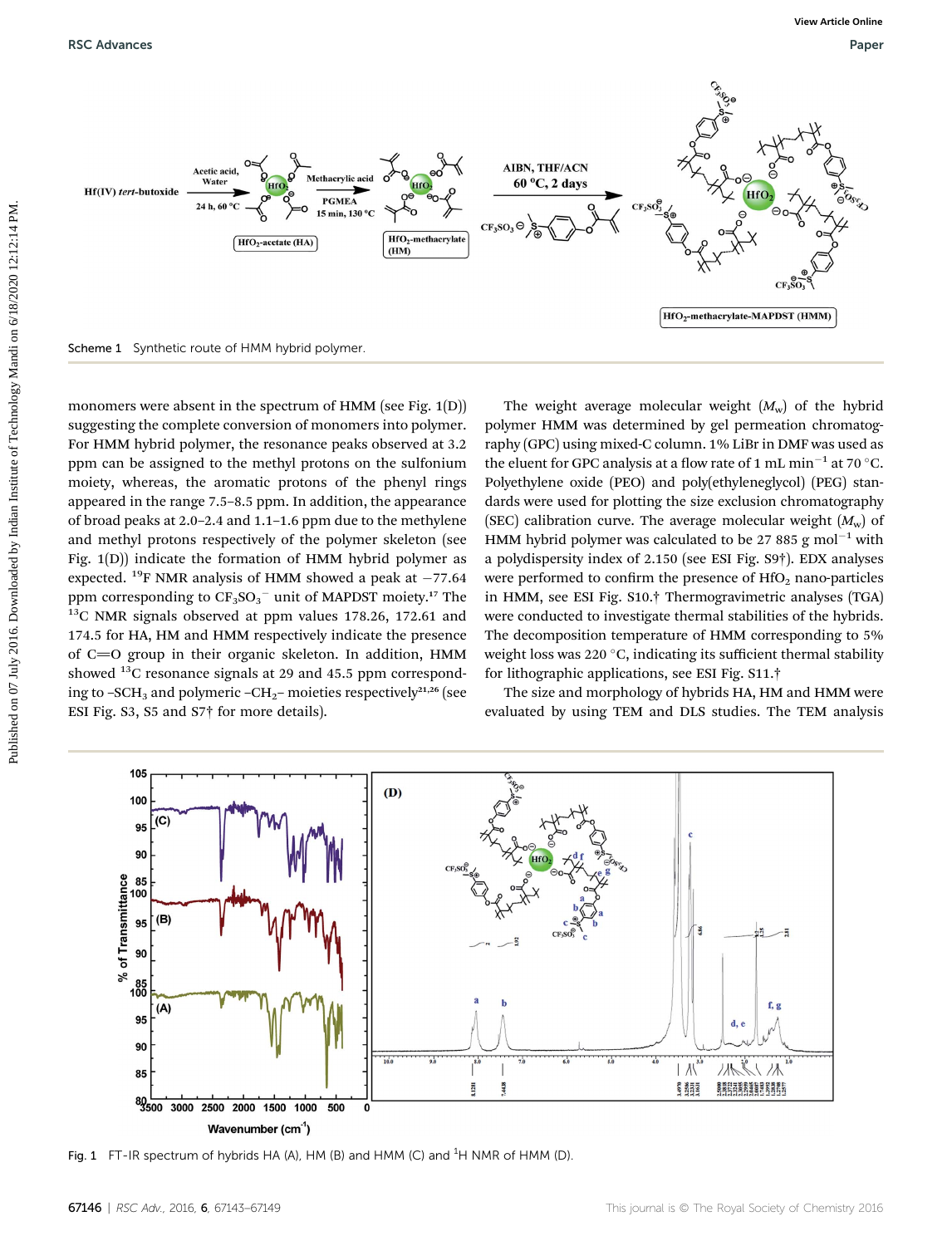revealed that the hybrids HA & HM show almost similar sizes within the range 3–5 nm as expected (see ESI Fig. S12(A) and (B)<sup>†</sup>). The well-defined crystalline HfO<sub>2</sub> lattice structure of HM is shown in ESI Fig. S12(C).† The TEM analysis revealed a particle size of  $\sim$ 12 nm for HMM hybrid polymer, see ESI Fig. S12(D) and (E).<sup>†</sup> The significant increase in particle size of HMM compared to that of hybrids HA & HM could be attributed to the presence of large organic polymeric moiety around  $HfO<sub>2</sub>$ in HMM.<sup>27</sup> Furthermore, well-defined X-ray diffraction pattern of the HfO<sub>2</sub> particles of HMM is shown in Fig. S12(F), ESI.<sup>†</sup> The DLS studies revealed the hydrodynamic radii of hybrids HA, HM and HMM in acetonitrile solutions as 1–5 nm, 2–3 nm and 9–15 nm respectively; which are in agreement with the data obtained from TEM studies, see ESI Fig. S12(G).†

#### EUVL exposure

Evaluation of hybrid polymer HMM towards non-chemically amplified resist (n-CAR) application was realized with the exposure to extreme ultra-violet (EUV) radiation ( $\lambda = \sim 13.5$  nm) through 0.3-NA optics of a Micro-field Exposure Tool (MET) at SEMATECH Berkeley, see ESI Fig. S13† for more details. Thin films of HMM having thickness of  $\sim$ 53 nm were used for EUV exposure studies. An  $E_0$  center dose value of 22 mJ cm<sup>-2</sup> was used for these exposures, which was lower than that used for pure MAPDST homopolymer resist (30 mJ cm $^{-2}$ ). $^{\rm 22}$  This indicated that the sensitivity of HMM hybrid resist is higher than that of the corresponding neat organic homopolymer resist probably due to the incorporation of  $HfO<sub>2</sub>$  nanoparticles in resist formulation. The results of EUV exposure studies are presented in Fig. 2. The high resolution features presented here contains the matrix of 5 : 1 duty cycle, space/line patterns printed with the feature sizes (printed@wafer) of 80 to 30 nm. Our efforts to get high resolution images of patterns with 1 : 1 duty cycle were unsuccessful and hence the resolution data reported here is based on 5 : 1 duty cycle patterns. **Pure and the controller on the Symbol and EW shows the Unit of the Symbol and the Symbol and the Symbol and the Symbol and the Symbol and the Symbol and the Symbol and the Symbol and the Symbol and the Symbol and the Sym** 



Fig. 2 FE-SEM images of EUV exposed HMM hybrid polymer resist for 5 : 1 duty cycle line patterns: (A) 80, 70, 60, 50, 45, 40, 35 and 30 nm at 10 KX (Mag) and (B) 50, 45, 40, 35, 30 nm at 25 KX (Mag).

It has been reported earlier that the particle sizes of certain Hf-based hybrid photoresists show a dramatic increase after UV exposure. The particle coarsening sensitivities of those hybrid resist nanoparticles were also consistent with their EUV performances.<sup>16</sup> Although the effects of UV on particle sizes of HMM resist were not explored in this study, it is worthwhile to note that the AFM images of HMM resist before and after EUV irradiation did not show any increase in surface roughness, even at the edges of the patterns. This perhaps points to a negligible variation in HMM hybrid particle size under the experimental conditions employed.

As can be seen in Fig. 2(A), 80 to 50 nm isolated line patterns of 5 : 1 duty cycle were very well resolved, but there were instigations of bridging observed for 45 nm line patterns and beyond, see Fig. 2(B). At higher resolutions, undesirable traits like pattern-collapse, fracturing, peel-off and de-adhesion were revealed. Bridging and fracturing were predominant for 35 and 30 nm patterns whereas peel-off and de-adhesion were common at even higher resolutions (not shown here).

#### AFM studies for modulus measurements

A clear understanding of the factors leading to the progressive variations in undesirable traits like bridging, fracturing, peel-off, de-adhesion and pattern-collapse exhibited by high resolution line patterns of HMM resist may help in designing improved hybrid photo resists for sub-20 nm applications. Therefore, a nano-mechanical, non-destructive analyses of the developed 5 : 1 duty cycle 80, 70, 40, 35, 30 nm line patterns of HMM resist were performed through Peak Force QNM-AFM analysis. Fig. 3(A)–(C) show the topography, modulus and adhesion of 80 & 70 nm isolated line patterns of HMM resist measured by Peak Force QNM tapping mode AFM. The computed root mean square (r.m.s) roughness for 80 & 70 nm line patterns shown in Fig. 3(A) was 14.2 nm; while the calculated DMT modulus and adhesion were 3.23  $\pm$  0.2, 3.14  $\pm$  0.15 GPa and 62  $\pm$  5, 57  $\pm$  3 nN respectively for these line patterns. Similarly, Fig. 3(D)–(F) show the topography, modulus and adhesion of 40, 35 & 30 nm line patterns of HMM resist respectively. The measured r.m.s roughness of line patterns shown in Fig. 3(D) was 9.86 nm and the calculated modulus and adhesion for 40, 35 & 30 nm line patterns mapped in Fig. 3(D)–(F) were 3.1  $\pm$  0.19, 2.81  $\pm$  0.18 & 2.65  $\pm$  0.11 Gpa and 56  $\pm$  3, 50  $\pm$  2 & 50  $\pm$  4 nN respectively. As shown in Fig. 3 (B) and (E), the magnitude of the calculated DMT modulus of HMM hybrid decreased  $\sim$ 18% with increase in linepattern resolution from 80 to 30 nm for 5 : 1 duty cycles. This significant reduction in the magnitude of DMT modulus for higher resolution line patterns perhaps causes their undesirable traits such as bridging, fracturing, de-adhesion and peeloff.<sup>3,4,24,25</sup> Moreover, this effect will be more prominent during the development processes of EUV exposed resist films where capillary forces play a dominant role; especially in the case of high resolution isolated line patterns and densely featured patterns.<sup>24,25</sup> Similarly, as shown in Fig.  $3(C)$  and  $(F)$ , the adhesion magnitude decreased  $\sim$ 19% with increase in line pattern resolution from 80 to 30 nm for 5 : 1 duty cycles, which explains the observed fracturing, peel-off and collapsing of the printed high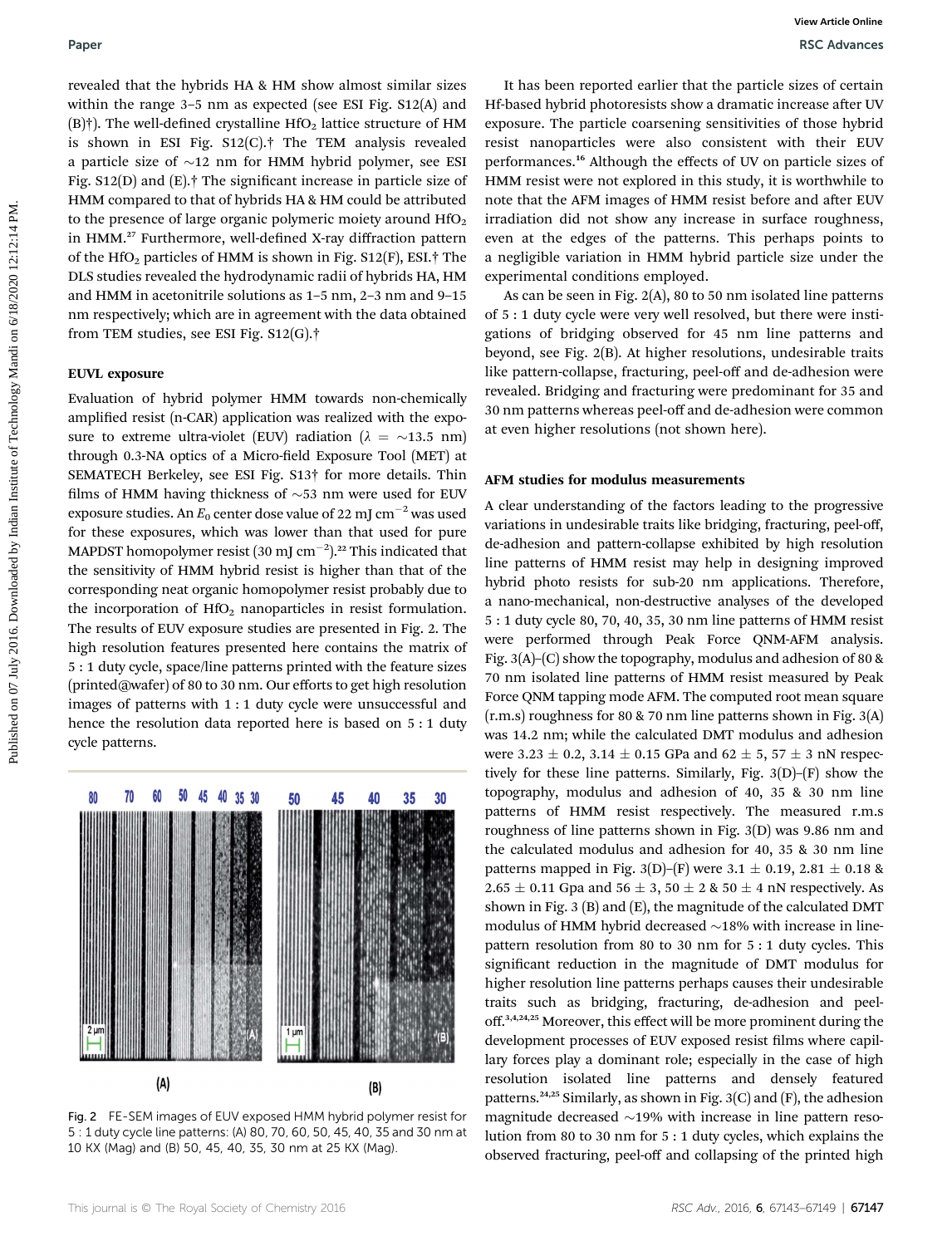

Fig. 3 Representative mapping of topography, DMT modulus and adhesion for EUV exposed HMM hybrid n-CAR resist for 5 : 1 duty cycle line patterns: (A), (B) and (C) show 80 & 70 nm line patterns; (D),  $(E)$  and  $(F)$  show 40, 35  $\theta$  30 nm line patterns.

resolution line patterns. For 35 nm and 30 nm line patterns, it was observed that the DMT modulus decreased when the resolution changed from 35 nm to 30 nm, while the adhesion value remained same. We believe that the lateral contribution of wafer Si towards adhesion plays an important role here. Fig. 3(C) clearly shows that the Si present between resist lines shows very high adhesion map. For 30 nm lines, severe pattern collapse was observed and therefore the measured adhesion value might get affected by the increased contact of AFM tip with the wafer Si during the scans resulting in higher adhesion value than expected.

## Conclusions

We have developed a new hybrid resist formulation based on HfO2–methacrylate and (methacryloyloxy)phenyl dimethyl sulfoniumtriflate and investigated its performance as a nonchemically amplied photoresist for high resolution EUVL pattering. EUVL results suggested that this new resist formulation is highly competent for pattering well resolved features of  $\sim$ 40 nm and above. However, below  $\sim$ 40 nm, line patterns exhibited undesirable traits like bridging, peel-off, de-adhesion and pattern collapse. Nano-mechanical property evaluations performed on EUV line patterns using Peak Force-Quantitative Nano-Mechanical (PF-QNM) tapping mode AFM analyses revealed a significant reduction in the modulus and adhesion magnitudes for higher resolution line patterns, which probably account for the undesirable traits exhibited by the resist at higher resolutions.

## Acknowledgements

Acknowledgment is made to Intel Corp, USA, for partial support of the project administered by SRC USA. The authors would like to thank Dr Patrick Naulleau and Dr Chris Anderson (LBNL) for

extreme ultraviolet exposure using Microfield Exposure Tool at LBNL. Acknowledgments are also due to Prof. Patricia Santiago, UNAM, Mexico for high resolution TEM images and Prof. Nikola Batina, Universidad Autónoma Metropolitana - Iztapalapa, Mexico for fruitful discussions on Peak Force QNM imaging analysis. AMRC, IIT Mandi is acknowledged for infrastructural facilities.

## Notes and references

- 1 T. Itani and T. Kozawa, Jpn. J. Appl. Phys., 2013, 52, 010002– 010014.
- 2 B. Wu and A. Kumar, Appl. Phys. Res., 2014, 1, 011101– 011115.
- 3 J. Paul, M. Rudolph, S. Riedel, X. Thrun, S. Wege and C. Hohle, Proc. SPIE, 2013, 8685, 86850V.
- 4 S. Kang, W. L. Wu, K. W. Choi, A. DeSilva, C. K. Ober and V. M. Prabhu, Macromolecules, 2010, 43, 4275–4286.
- 5 M. Trikeriotis, M. Krysak, Y. S. Chung, C. Ouyang, B. Cardineau, R. Brainard, C. K. Ober, E. P. Giannelis and K. Cho, J. Photopolym. Sci. Technol., 2012, 25, 583–586.
- 6 H. Gokan, S. Esho and Y. Ohnishi, J. Electrochem. Soc., 1983, 130, 143–146.
- 7 K. E. Gonsalves, J. Wang and H. J. Wu, J. Vac. Sci. Technol., B: Microelectron. Nanometer Struct.–Process., Meas., Phenom., 2000, 18, 325–327.
- 8 H. W. Ro, V. Popova, L. Chen, A. M. Forster, Y. F. Ding, K. J. Alvine, D. J. Krug, R. M. Laine and C. L. Soles, Adv. Mater., 2011, 23, 414–420.
- 9 M. Krysak, M. Trikeriotis, E. Schwartz, N. Lafferty, P. Xie, B. Smith, P. Zimmerman, W. Montgomery, E. Giannelis and C. K. Ober, Proc. SPIE, 2011, 7972, 79721C.
- 10 M. Trikeriotis, W. J. Bae, E. Schwartz, M. Krysak, N. Lafferty, P. Xie, B. Smith, P. A. Zimmerman, C. K. Ober and E. P. Giannelis, Proc. SPIE, 2010, 7639, 76390E.
- 11 B. Cardineau, R. D. Re, M. Marnell, H. Al-Mashat, M. Vockenhuber, Y. Ekinci, C. Sarma, D. A. Freedman and R. L. Brainard, Microelectron. Eng., 2014, 127, 44–50.
- 12 J. Passarelli, B. Cardineau, R. D. Re, M. Sortland, M. Vockenhuber, Y. Ekinci, C. Sarma, M. Neisser, D. A. Freedman and R. L. Brainard, Proc. SPIE, 2014, 9051, 90512A.
- 13 J. Passarelli, M. Sortland, R. D. Re, B. Cardineau, C. Sarma, D. A. Freedman and R. L. Brainard, J. Photopolym. Sci. Technol., 2014, 27, 655–661.
- 14 M. Kryask, M. Trikeriotis, C. Ouyang, S. Chakrabarty, E. P. Giannelis and C. K. Ober, J. Photopolym. Sci. Technol., 2013, 26, 659–664.
- 15 J. Jiang, B. Zhang, M. Yu, L. Li, M. Neisser, J. S. Chun, E. P. Giannelis and C. K. Ober, J. Photopolym. Sci. Technol., 2015, 28, 515–518.
- 16 L. Li, S. Chakrabarty, K. Spyrou, C. K. Ober and E. P. Giannelis, Chem. Mater., 2015, 27, 5027–5031.
- 17 V. Kalyani, V. S. V. Satyanarayana, V. Singh, C. P. Pradeep, S. Ghosh, S. K. Sharma and K. E. Gonsalves, Chem.–Eur. J., 2015, 21, 2250–2258.